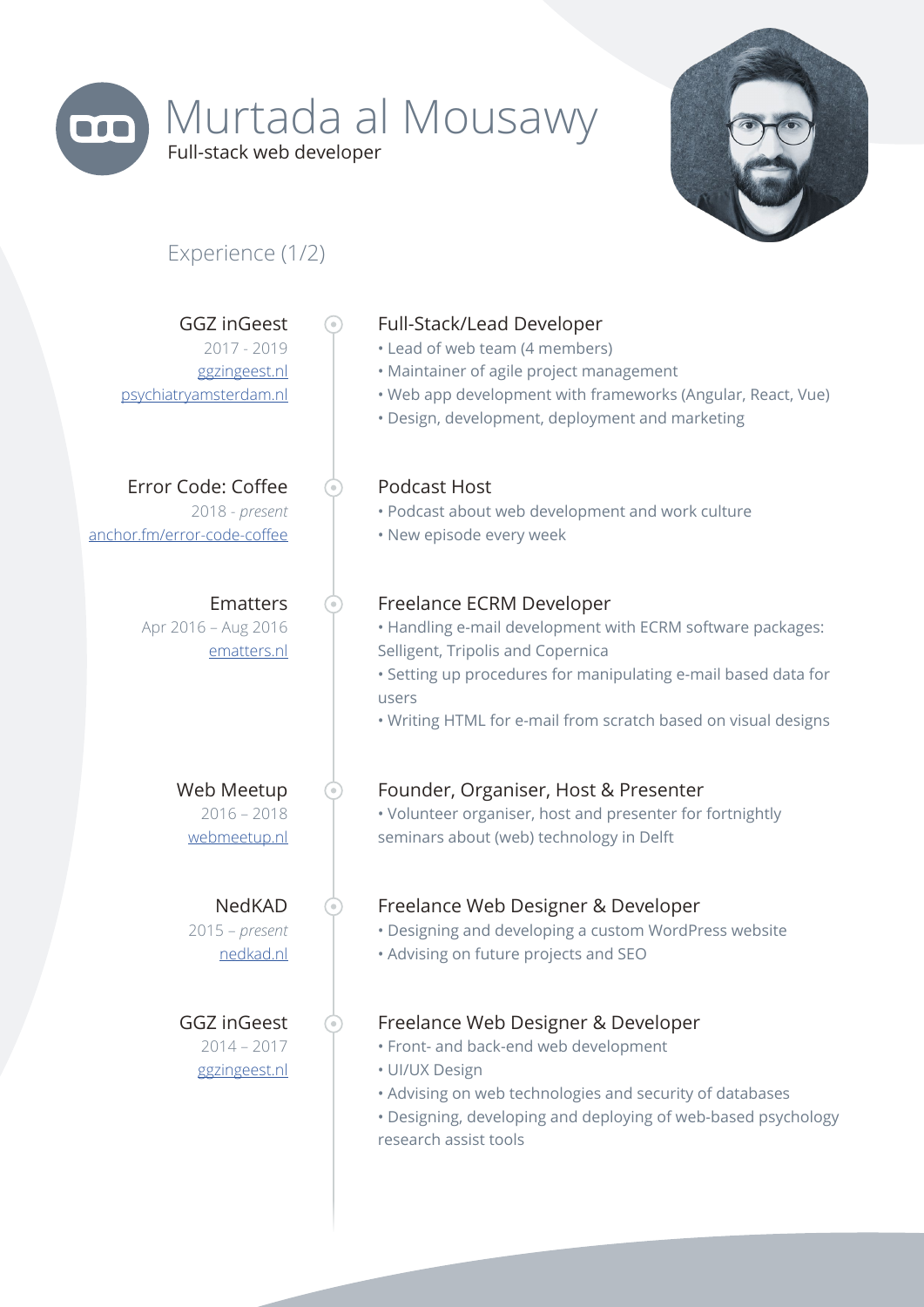

## Experience (2/2)

Murtada webdesign bureau 2014 – *present* murtada.nl

## Innovative Design Delft 2008 – 2010

#### idd.nl

 $\odot$ 

#### Founder, Developer & Designer

• "From brainstorm to fully functional multimedia product"

- Personal contact with client for brand development, website traffic growth, SEO
- UI/UX design, web development, deployment
- Conceptualizing ideas, and general development for any project that seeks expansion

#### Web Developer & Designer

- HTML, PHP, SQL, JS development
- Website optimization
- Mobile web design and development

## Education

| Hogeschool Leiden<br>$2010 - 2014$               | $\oplus$              | <b>Bachelor Information Technology</b>    |
|--------------------------------------------------|-----------------------|-------------------------------------------|
| Hogeschool Rotterdam<br>2008 - 2010 (unfinished) | $\qquad \qquad \circ$ | Bachelor Communcation & Multimedia Design |
| Stanislas College<br>Westplantsoen               | $\circ$               | <b>HAVO</b>                               |

2003 - 2008